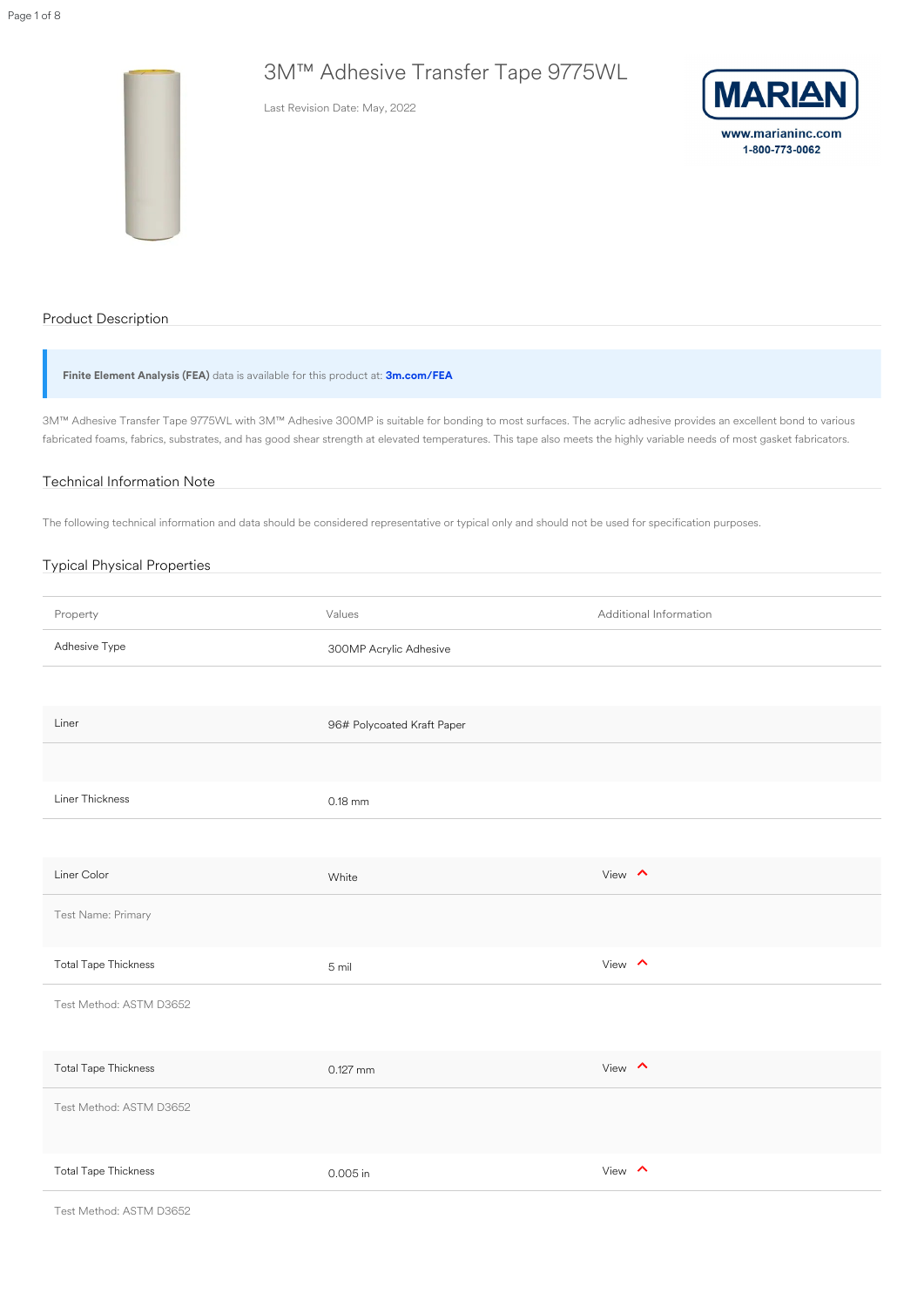| Liner Print                                                                                                                                                                                                                                                                                                                                                                                                                                                                       | None        |                        |
|-----------------------------------------------------------------------------------------------------------------------------------------------------------------------------------------------------------------------------------------------------------------------------------------------------------------------------------------------------------------------------------------------------------------------------------------------------------------------------------|-------------|------------------------|
|                                                                                                                                                                                                                                                                                                                                                                                                                                                                                   |             |                        |
| Liner Thickness                                                                                                                                                                                                                                                                                                                                                                                                                                                                   | 7 mil       |                        |
|                                                                                                                                                                                                                                                                                                                                                                                                                                                                                   |             |                        |
|                                                                                                                                                                                                                                                                                                                                                                                                                                                                                   |             |                        |
| <b>Typical Performance Characteristics</b>                                                                                                                                                                                                                                                                                                                                                                                                                                        |             |                        |
| Property                                                                                                                                                                                                                                                                                                                                                                                                                                                                          | Values      | Additional Information |
| 90° Peel Adhesion                                                                                                                                                                                                                                                                                                                                                                                                                                                                 | $5.5$ lb/in | View $\land$           |
| Test Method: ASTM D3330                                                                                                                                                                                                                                                                                                                                                                                                                                                           |             |                        |
| Dwell/Cure Time: 24.0<br>Dwell Time Units: hr<br>Temp C: 23C<br>Temp F: 72F<br>Environmental Condition: 50%RH<br>Backing: 5 mil Aluminum Foil<br>Notes: 12 in/min (300 mm/min)                                                                                                                                                                                                                                                                                                    |             |                        |
| 90° Peel Adhesion                                                                                                                                                                                                                                                                                                                                                                                                                                                                 | 8 N/cm      | View $\sim$            |
| Test Method: ASTM D3330<br>Dwell/Cure Time: 15.0<br>Dwell Time Units: min<br>Temp C: 23C<br>Temp F: 72F<br>Environmental Condition: 50%RH<br>Substrate: ABS<br>Backing: 2 mil Aluminum Foil<br>Notes: 12 in/min (300 mm/min)<br>90° Peel Adhesion<br>Test Method: ASTM D3330<br>Dwell/Cure Time: 15.0<br>Dwell Time Units: min<br>Temp C: 23C<br>Temp F: 72F<br>Environmental Condition: 50%RH<br>Substrate: ABS<br>Backing: 2 mil Aluminum Foil<br>Notes: 12 in/min (300 mm/min) | 72 oz/in    | View $\land$           |
| 90° Peel Adhesion                                                                                                                                                                                                                                                                                                                                                                                                                                                                 | 5.1 N/cm    | View $\land$           |
| Test Method: ASTM D3330<br>Dwell/Cure Time: 15.0<br>Dwell Time Units: min<br>Temp C: 23C<br>Temp F: 72F<br>Environmental Condition: 50%RH<br>Substrate: Polypropylene (PP)<br>Backing: 2 mil Aluminum Foil<br>Notes: 12 in/min (300 mm/min)                                                                                                                                                                                                                                       |             |                        |
| 90° Peel Adhesion                                                                                                                                                                                                                                                                                                                                                                                                                                                                 | 46 oz/in    | View $\land$           |

Page 2 of 8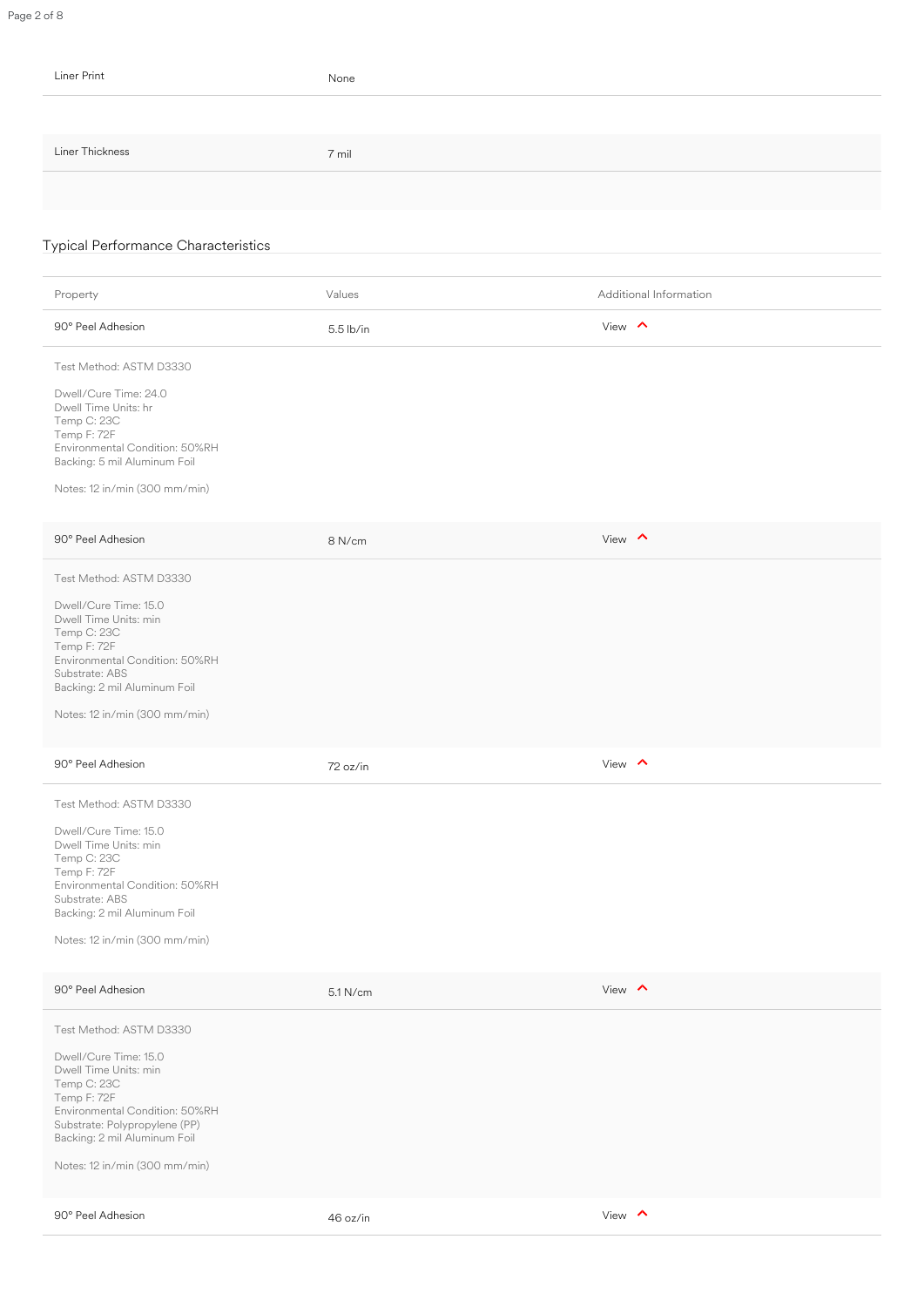#### Test Method: ASTM D3330

Dwell/Cure Time: 15.0 Dwell Time Units: min Temp C: 23C Temp F: 72F Environmental Condition: 50%RH Substrate: Polypropylene (PP) Backing: 2 mil Aluminum Foil

Notes: 12 in/min (300 mm/min)

| 90° Peel Adhesion                                                                                                                                                                                                                        | 9.8 N/cm    | View $\land$  |
|------------------------------------------------------------------------------------------------------------------------------------------------------------------------------------------------------------------------------------------|-------------|---------------|
| Test Method: ASTM D3330                                                                                                                                                                                                                  |             |               |
| Backing: 2 mil Aluminum Foil                                                                                                                                                                                                             |             |               |
| Notes: 12 in/min (300 mm/min)                                                                                                                                                                                                            |             |               |
| 90° Peel Adhesion                                                                                                                                                                                                                        | 88 oz/in    | View $\land$  |
| Test Method: ASTM D3330                                                                                                                                                                                                                  |             |               |
| Dwell/Cure Time: 72.0<br>Dwell Time Units: hr<br>Temp C: 23C<br>Temp F: 72F<br>Environmental Condition: 50%RH<br>Substrate: Stainless Steel<br>Backing: 2 mil Aluminum Foil<br>Notes: 12 in/min (300 mm/min)                             |             |               |
|                                                                                                                                                                                                                                          |             |               |
| 90° Peel Adhesion                                                                                                                                                                                                                        | 19.7 N/cm   | View $\wedge$ |
| Test Method: ASTM D3330                                                                                                                                                                                                                  |             |               |
| Dwell/Cure Time: 72.0<br>Dwell Time Units: hr<br>Temp C: 70C<br>Temp F: 158F<br>Environmental Condition: 50%RH<br>Substrate: Stainless Steel<br>Backing: 2 mil Aluminum Foil<br>Notes: 12 in/min (300 mm/min)                            |             |               |
| 90° Peel Adhesion                                                                                                                                                                                                                        | $177$ oz/in | View $\land$  |
| Test Method: ASTM D3330<br>Dwell/Cure Time: 72.0<br>Dwell Time Units: hr<br>Temp C: 70C<br>Temp F: 158F<br>Environmental Condition: 50%RH<br>Substrate: Stainless Steel<br>Backing: 2 mil Aluminum Foil<br>Notes: 12 in/min (300 mm/min) |             |               |
| 90° Peel Adhesion                                                                                                                                                                                                                        | 5.4 N/cm    | View $\wedge$ |
| Test Method: ASTM D3330<br>Dwell/Cure Time: 72.0<br>Dwell Time Units: hr<br>Temp C: 23C<br>Temp F: 72F<br>Environmental Condition: 50%RH<br>Substrate: ABS<br>Backing: 2 mil Aluminum Foil                                               |             |               |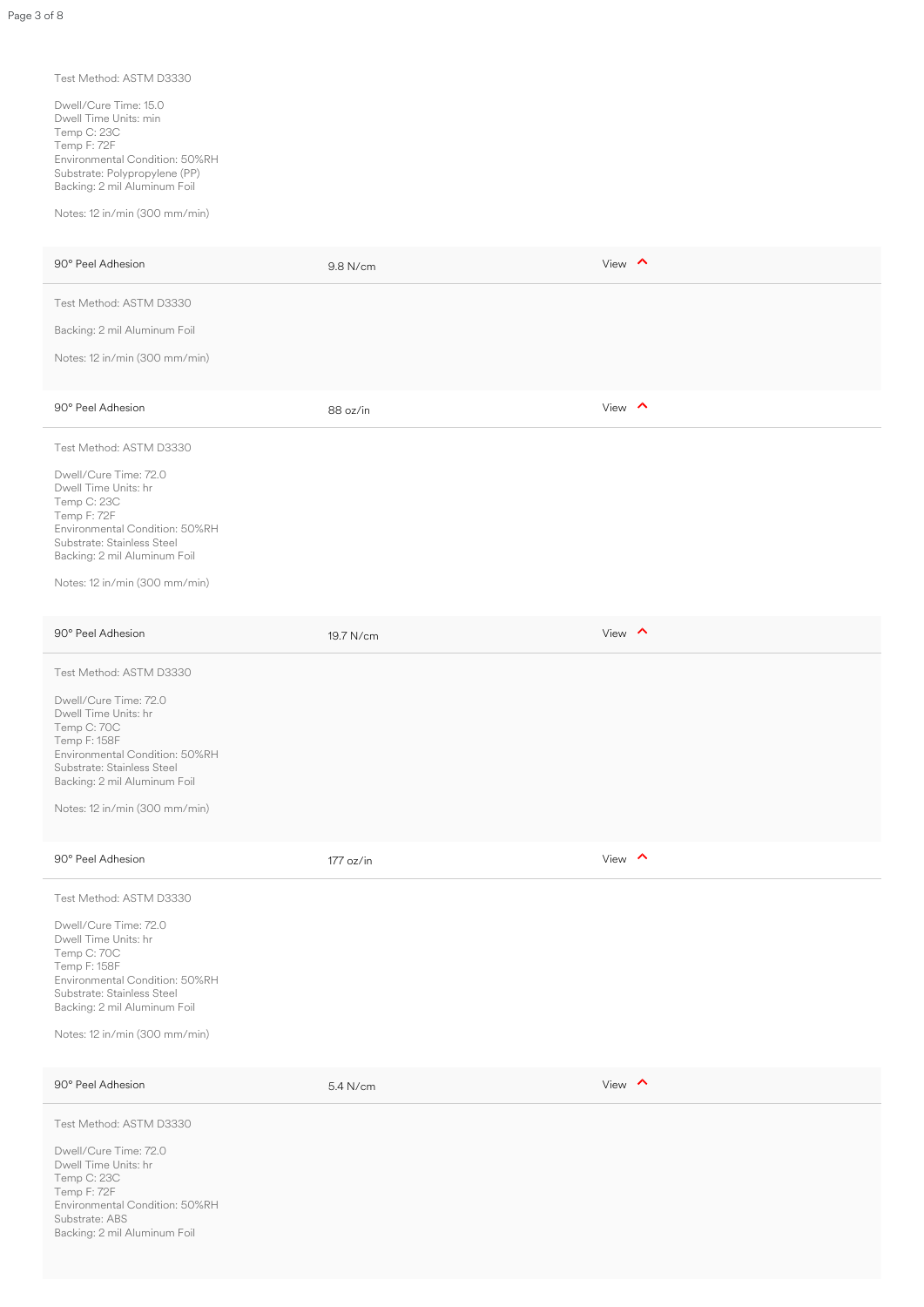Notes: 12 in/min (300 mm/min)

| 90° Peel Adhesion                                                                                                                                                                                                                          | 49 oz/in | View $\wedge$ |
|--------------------------------------------------------------------------------------------------------------------------------------------------------------------------------------------------------------------------------------------|----------|---------------|
| Test Method: ASTM D3330<br>Dwell/Cure Time: 72.0<br>Dwell Time Units: hr<br>Temp C: 23C<br>Temp F: 72F<br>Environmental Condition: 50%RH<br>Substrate: ABS<br>Backing: 2 mil Aluminum Foil<br>Notes: 12 in/min (300 mm/min)                |          |               |
| 90° Peel Adhesion                                                                                                                                                                                                                          | 4.9 N/cm | View $\land$  |
| Test Method: ASTM D3330<br>Dwell/Cure Time: 72.0<br>Dwell Time Units: hr<br>Temp C: 23C<br>Temp F: 72F<br>Environmental Condition: 50%RH<br>Substrate: Polypropylene (PP)<br>Backing: 2 mil Aluminum Foil<br>Notes: 12 in/min (300 mm/min) |          |               |
| 90° Peel Adhesion                                                                                                                                                                                                                          | 44 oz/in | View $\sim$   |
| Test Method: ASTM D3330<br>Dwell/Cure Time: 72.0<br>Dwell Time Units: hr<br>Temp C: 23C<br>Temp F: 72F                                                                                                                                     |          |               |

| Environmental Condition: 50%RH<br>Substrate: Polypropylene (PP)<br>Backing: 2 mil Aluminum Foil<br>Notes: 12 in/min (300 mm/min) |         |              |
|----------------------------------------------------------------------------------------------------------------------------------|---------|--------------|
| Short Term Temperature Resistance                                                                                                | 250 °F  |              |
|                                                                                                                                  |         |              |
| Short Term Temperature Resistance                                                                                                | 121 °C  |              |
|                                                                                                                                  |         |              |
| Long Term Temperature Resistance                                                                                                 | 93 °C   |              |
|                                                                                                                                  |         |              |
| Long Term Temperature Resistance                                                                                                 | 200 °F  |              |
|                                                                                                                                  |         |              |
| <b>Static Shear</b>                                                                                                              | 10000 g | View $\land$ |
| Test Method: ASTM D3654                                                                                                          |         |              |
| Temp C: 23C<br>Temp F: 73F<br>Substrate: Stainless Steel                                                                         |         |              |

Notes: Tested at various temperatures and gram loadings. 0.5 in² (3.23 cm²). Will hold listed weight for 10,000 minutes (approximately 7 day).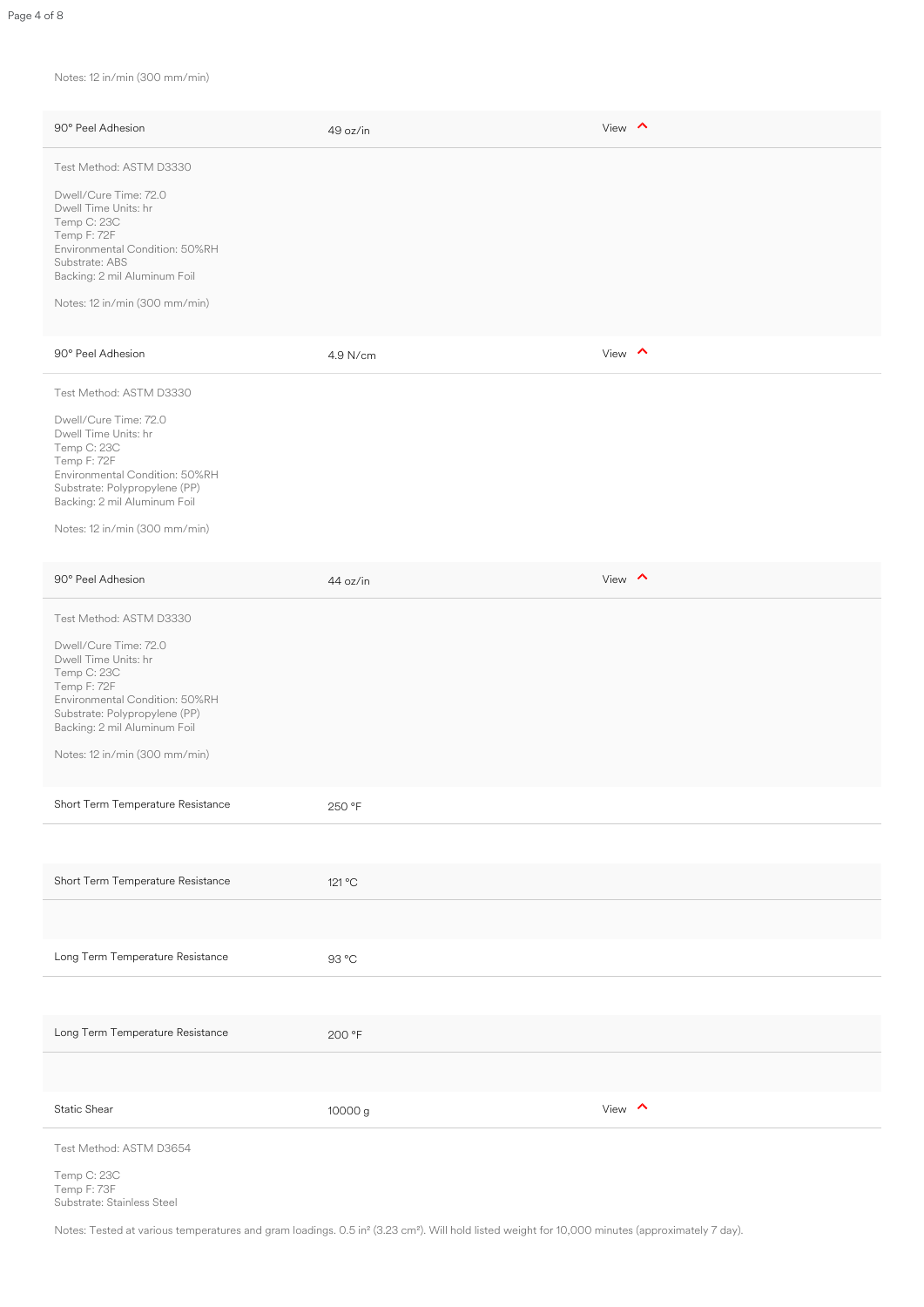| Static Shear                                                                                                                                                                  | 10000 min                                                                                 | View $\wedge$ |
|-------------------------------------------------------------------------------------------------------------------------------------------------------------------------------|-------------------------------------------------------------------------------------------|---------------|
| Test Method: ASTM D3654<br>Dwell/Cure Time: 60.0                                                                                                                              |                                                                                           |               |
| Dwell Time Units: min                                                                                                                                                         |                                                                                           |               |
| Notes: "'1" x 1" overlap                                                                                                                                                      |                                                                                           |               |
| <b>Static Shear</b>                                                                                                                                                           | 10000 min                                                                                 | View $\wedge$ |
| Test Method: ASTM D3654                                                                                                                                                       |                                                                                           |               |
| Dwell/Cure Time: 60.0<br>Dwell Time Units: min                                                                                                                                |                                                                                           |               |
| Notes: "1" x 1" overlap                                                                                                                                                       |                                                                                           |               |
|                                                                                                                                                                               |                                                                                           |               |
| <b>UV Resistance</b>                                                                                                                                                          | Adhesive is resistant to oxidation and ozone when<br>exposed to air or ultraviolet light. |               |
|                                                                                                                                                                               |                                                                                           |               |
| 90° Peel Adhesion                                                                                                                                                             | 12.2 N/cm                                                                                 | View $\wedge$ |
| Test Method: ASTM D3330                                                                                                                                                       |                                                                                           |               |
| Dwell/Cure Time: 72.0<br>Dwell Time Units: hr<br>Temp C: 38C<br>Temp F: 100F<br>Environmental Condition: 100%RH<br>Substrate: Stainless Steel<br>Backing: 2 mil Aluminum Foil |                                                                                           |               |

| 90° Peel Adhesion                                                                                                                                                                                                                           | 110 oz/in | View $\land$ |
|---------------------------------------------------------------------------------------------------------------------------------------------------------------------------------------------------------------------------------------------|-----------|--------------|
| Test Method: ASTM D3330                                                                                                                                                                                                                     |           |              |
| Dwell/Cure Time: 72.0<br>Dwell Time Units: hr<br>Temp C: 38C<br>Temp F: 100F<br>Environmental Condition: 100%RH<br>Substrate: Stainless Steel<br>Backing: 2 mil Aluminum Foil<br>Notes: 12 in/min (300 mm/min)                              |           |              |
| 90° Peel Adhesion                                                                                                                                                                                                                           | 7.2 N/cm  | View $\land$ |
| Test Method: ASTM D3330<br>Dwell/Cure Time: 72.0<br>Dwell Time Units: hr<br>Temp C: 70C<br>Temp F: 158F<br>Environmental Condition: 50%RH<br>Substrate: Polypropylene (PP)<br>Backing: 2 mil Aluminum Foil<br>Notes: 12 in/min (300 mm/min) |           |              |
| 90° Peel Adhesion                                                                                                                                                                                                                           | 65 oz/in  | View $\land$ |
| Test Method: ASTM D3330<br>Dwell/Cure Time: 72.0<br>Dwell Time Units: hr                                                                                                                                                                    |           |              |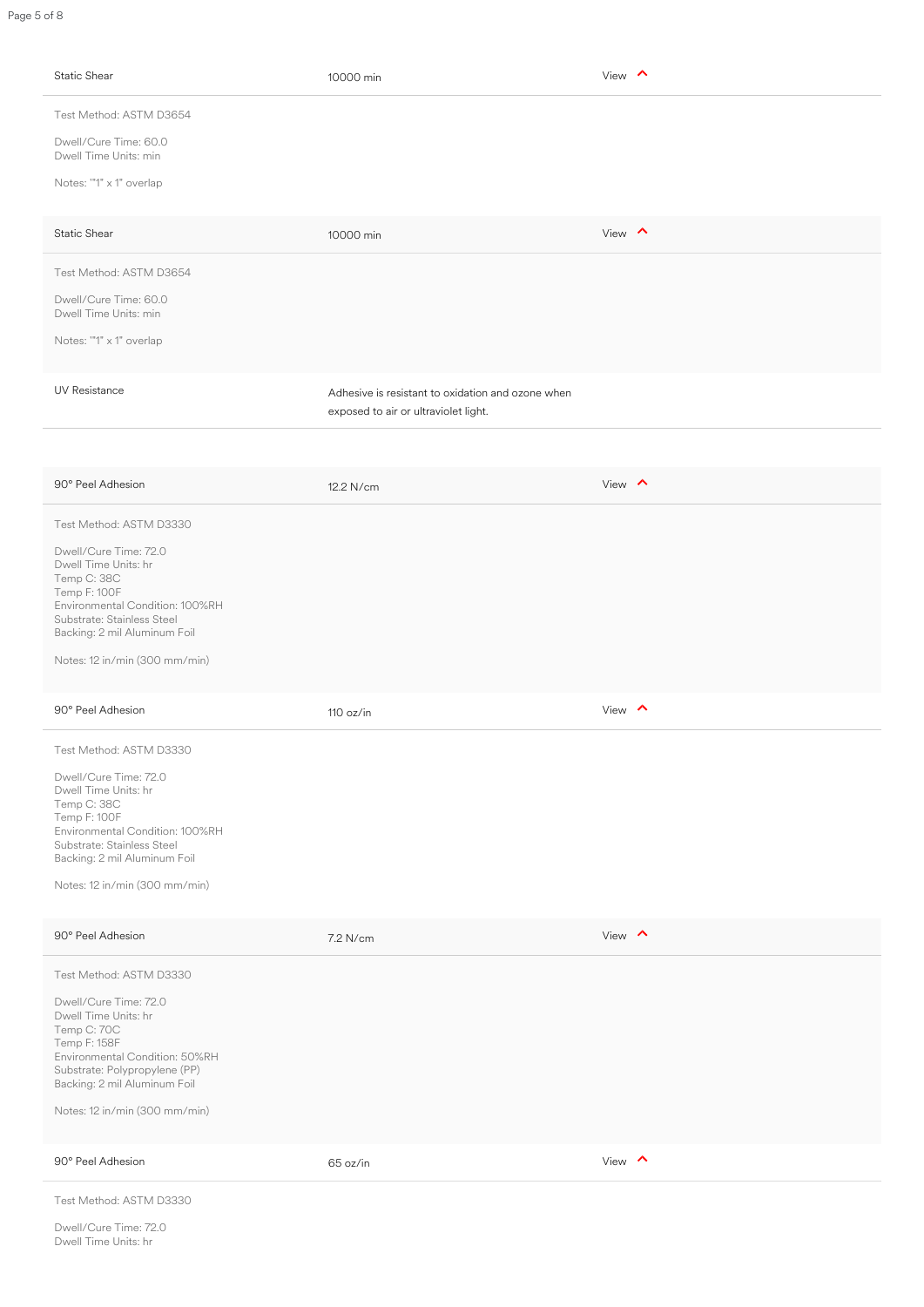Temp C: 70C Temp F: 158F Environmental Condition: 50%RH Substrate: Polypropylene (PP) Backing: 2 mil Aluminum Foil

Notes: 12 in/min (300 mm/min)

| 90° Peel Adhesion                                                                                                                                                                                                                                                | 6.1 N/cm     | View $\wedge$          |
|------------------------------------------------------------------------------------------------------------------------------------------------------------------------------------------------------------------------------------------------------------------|--------------|------------------------|
| Test Method: ASTM D3330                                                                                                                                                                                                                                          |              |                        |
| Dwell/Cure Time: 72.0<br>Dwell Time Units: hr<br>Temp C: 70C<br>Temp F: 158F<br>Environmental Condition: 50%RH<br>Substrate: ABS<br>Backing: 2 mil Aluminum Foil<br>Notes: 12 in/min (300 mm/min)                                                                |              |                        |
| 90° Peel Adhesion                                                                                                                                                                                                                                                | 55 oz/in     | View $\land$           |
| Test Method: ASTM D3330                                                                                                                                                                                                                                          |              |                        |
| Dwell/Cure Time: 72.0<br>Dwell Time Units: hr<br>Temp C: 70C<br>Temp F: 158F<br>Environmental Condition: 50%RH<br>Substrate: ABS<br>Backing: 2 mil Aluminum Foil<br>Notes: 12 in/min (300 mm/min)                                                                |              |                        |
| 90° Peel Adhesion Polypropylene (PP)                                                                                                                                                                                                                             | $2.87$ lb/in | View $\wedge$          |
| Test Method: ASTM D3330<br>Test Name: 90° Peel Adhesion<br>Dwell/Cure Time: 72.0<br>Dwell Time Units: hr<br>Temp C: 23C<br>Temp F: 72F<br>Environmental Condition: 50%RH<br>Substrate: Polypropylene (PP)<br>Backing: 2 mil PET<br>Notes: 12 in/min (300 mm/min) |              |                        |
| 90° Peel Adhesion ABS                                                                                                                                                                                                                                            | $4.5$ lb/in  | View $\land$           |
| Test Method: ASTM D3330<br>Test Name: 90° Peel Adhesion<br>Dwell/Cure Time: 72.0<br>Dwell Time Units: hr<br>Temp C: 23C<br>Temp F: 72F<br>Environmental Condition: 50%RH<br>Substrate: ABS                                                                       |              |                        |
| <b>Available Sizes</b>                                                                                                                                                                                                                                           |              |                        |
| Property                                                                                                                                                                                                                                                         | Values       | Additional Information |
| Standard Roll Length                                                                                                                                                                                                                                             | 180 yd       |                        |
|                                                                                                                                                                                                                                                                  |              |                        |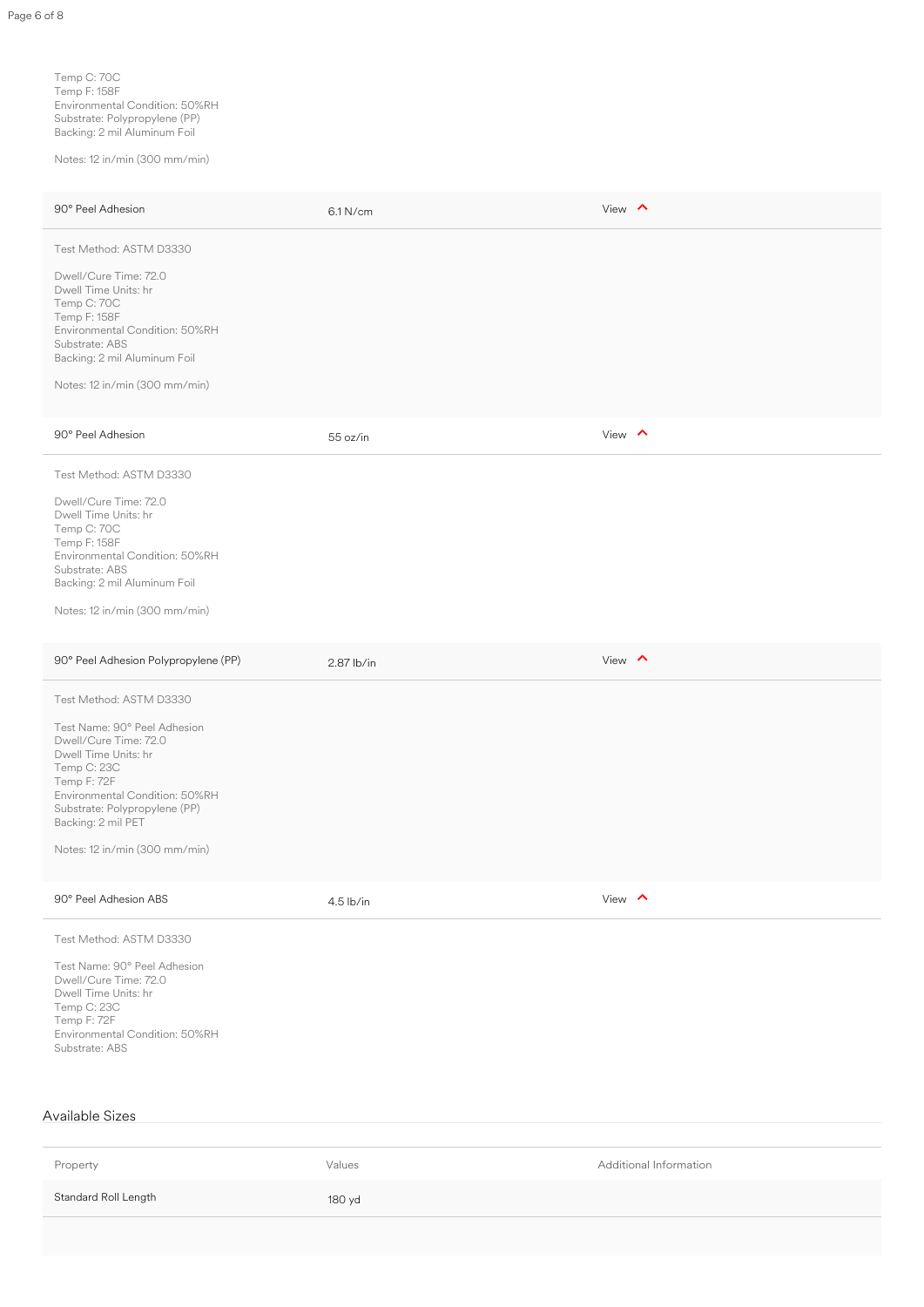# Typical Environmental Performance

No adverse effect on the bond after exposure to 100% relative humidity at 100°F (38°C)

## Storage and Shelf Life

Store in the original packaging at room temperature conditions of 72°F (22°C) and 50% relative humidity. Keep out of direct sunlight. Product retains its performance properties for 24 months from date of manufacture.

## Industry Specifications

[EN 45545 test report for details \(ISO 5659-2, ISO 9239-1, ISO 5658-2, ISO 5660-1\)](https://multimedia.3m.com/mws/media/1735282O/summary-att-9775wl-j385522-bd170831zbs-en-45545-2-2013a1-2015-annex-c.pdf)

#### Bottom Matter

3M Industrial Adhesives and Tapes Division Converter Markets 3M Center, Building 21-1W-10, 900 Bush Avenue St. Paul, MN 55144-1000 800-223-7427 • 651-778-4244 (fax) www.3M.com

#### **Trademarks**

3M is a trademark of 3M Company.

#### Automotive Disclaimer

Automotive Applications: This product is an industrial product and has not been designed or tested for use in certain automotive applications, including, but not limited to, automotive electric powertrain battery or high voltage applications. This product does not fully adhere to typical automotive design or quality system requirements, such as IATF 16949 or VDA 6.3. This product may not be manufactured in an IATF certified facility and may not meet a Ppk of 1.33 for all properties. The product may not undergo an automotive production part approval process (PPAP). Customer is solely responsible for evaluating the product and determining whether it is appropriate and suitable for customer's automotive application and for conducting incoming inspections before use of the product. Failure to do so may result in injury, death, and/or harm to property. No written or verbal statement, report, data or recommendation by 3M related to automotive use of the product shall have any force or effect unless in an agreement signed by the Technical Director of 3M's Automotive Division. Customer assumes all responsibility and risk if customer chooses to use this product in an automotive electric powertrain battery or high voltage application, and 3M will not be liable for any loss or damage arising from or related to the 3M product or customer's use of the product, whether direct, indirect, special, incidental, or consequential (including, but not limited to, lost profits or business opportunity or recall costs), regardless of the legal or equitable theory asserted, including, but not limited to, warranty, contract, negligence, or strict liability. In no event shall 3M be liable for any damages in excess of the purchase price paid for the product.

NOTWITHSTANDING ANY OTHER STATEMENT TO THE CONTRARY, 3M MAKES NO REPRESENTATIONS, WARRANTIES OR CONDITIONS WHATSOEVER, EXPRESS OR IMPLIED, REGARDING THE PRODUCT IF USED IN AN AUTOMOTIVE ELECTRIC POWERTRAIN BATTERY OR HIGH VOLTAGE APPLICATION, INCLUDING, BUT NOT LIMITED TO, ANY WARRANTY ON PERFORMANCE, LONGEVITY, SUITABILITY, COMPATIBILITY, OR INTEROPERABILITY, OR ANY IMPLIED WARRANTY OR CONDITION OF MERCHANTABILITY, FITNESS FOR A PARTICULAR PURPOSE, OR ARISING OUT OF A COURSE OF DEALING, CUSTOM, OR USAGE OF TRADE.

Page 7 of 8

| Maximum Available Width   | 60 in       |
|---------------------------|-------------|
|                           |             |
| Normal Slitting Tolerance | $± 1/32$ in |
|                           |             |
| Core Size (ID)            | 75 mm       |
|                           |             |
| Core Size (ID)            | 3 in        |
|                           |             |
|                           |             |